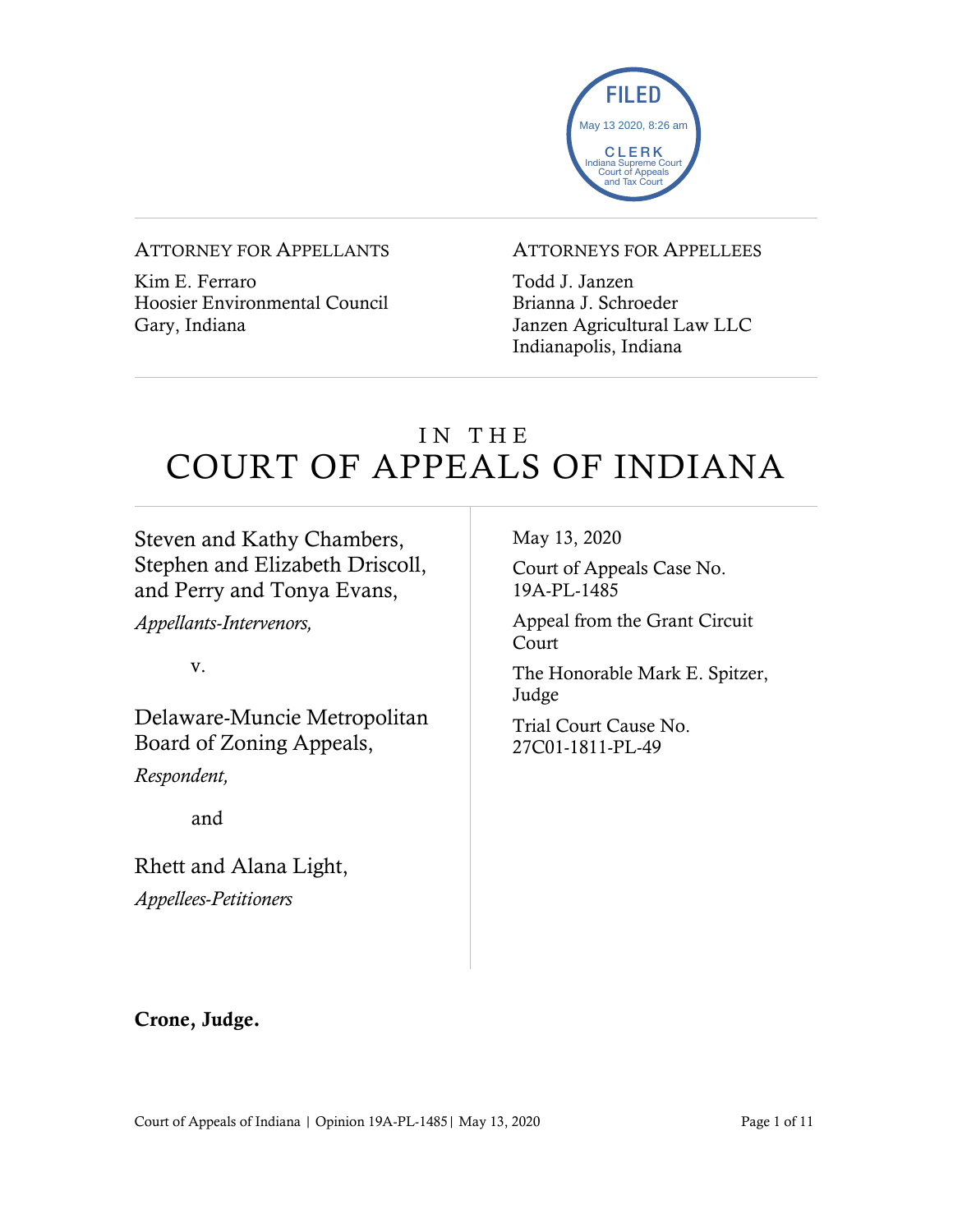#### Case Summary

[1] Rhett and Alana Light obtained a permit from the Delaware County Building Commissioner to build several hog barns on their property. Steven and Kathy Chambers, Stephen and Elizabeth Driscoll, and Perry and Tonya Evans (Intervenors), who live near the Lights' property, asked the Delaware-Muncie Metropolitan Board of Zoning Appeals (the BZA) to review the Building Commissioner's decision to issue the permit. After a hearing, the BZA issued a decision voiding the permit. The Lights petitioned for judicial review of the BZA's decision, which the trial court reversed. On appeal, Intervenors argue that the trial court erred. We disagree and therefore affirm.

### Facts and Procedural History

[2] The relevant facts are undisputed. In March 2018, the Lights applied for a permit from the Building Commissioner to build four hog barns on their property, which is located in the "F Farming Zone" under the Delaware County Comprehensive Zoning Ordinance. The Building Commissioner determined that he had "no cause to not approve the project for zoning compliance under the ordinance"; that the building plans were "in compliance with current Indiana Building Code"; and that the Lights had received the required state and local government permits for a confined feeding operation, erosion control, a driveway, and drainage. Appellants' App. Vol. 3 at 100. Accordingly, the Building Commissioner issued the Lights a building permit in May 2018.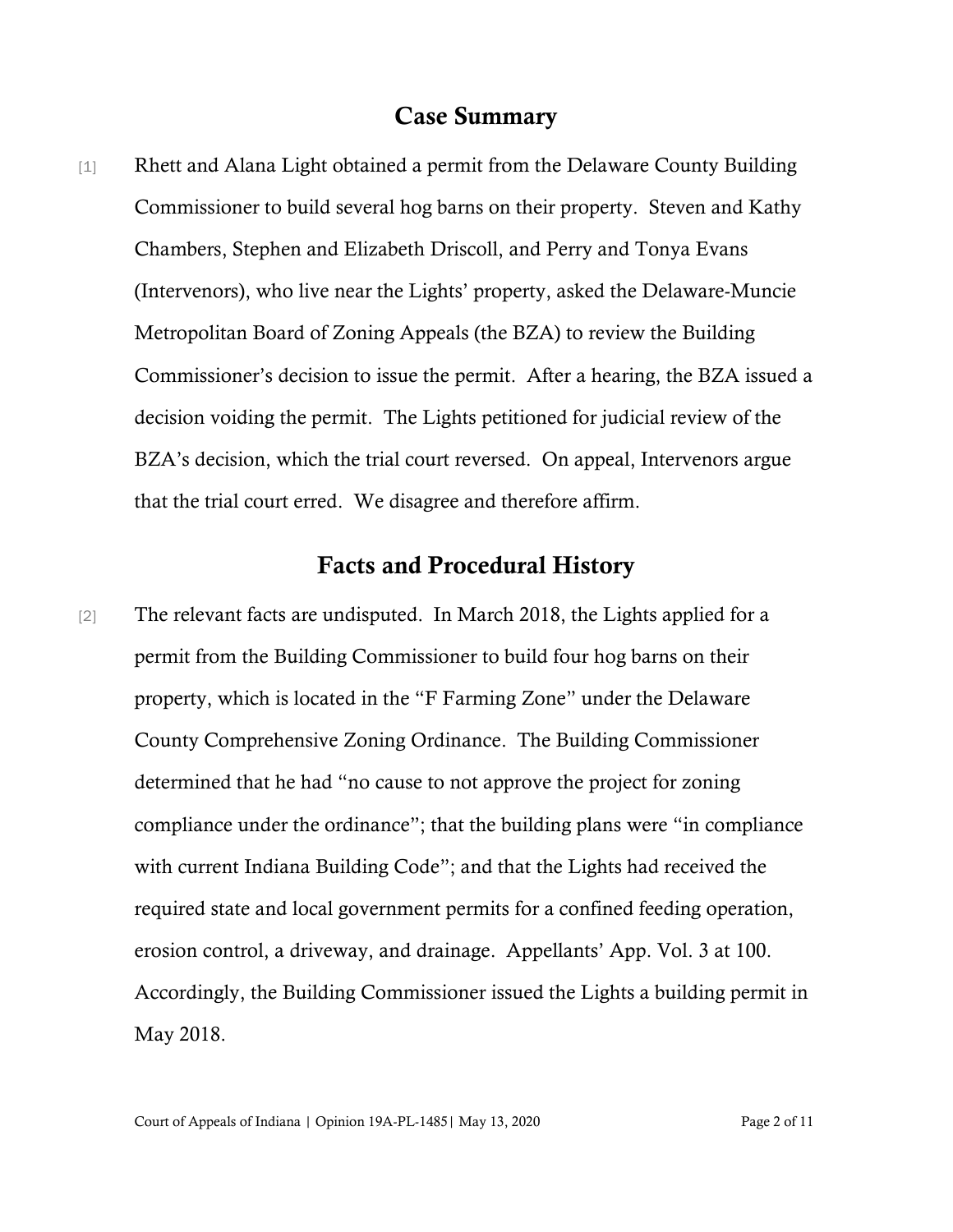[3] Intervenors asked the BZA to review the Building Commissioner's decision to issue the permit. The BZA held a hearing and issued a decision voiding the permit. The Lights petitioned for judicial review of the BZA's decision and were granted a change of venue. After a hearing, the trial court issued an order containing the following relevant findings and conclusions, which provide additional background as well as context for our discussion below:

> [The Lights' proposed hog farm] would be configured as a "concentrated animal feeding operation" (hereinafter "CAFO") as such farms are classified under the Indiana Confined Feeding Control Law (Ind. Code § 13-18-10-1 *et seq.*) and the Confined Feeding Operation regulation (327 I.A.C.  $\S$  19).<sup>[[1\]](#page-2-0)</sup> The proposed operation would house and raise up to 10,560 wean-to-finish pigs, raised in two groups per year.

Article XII of the Delaware County Comprehensive Zoning Ordinance ("the Zoning Ordinance") defines permitted uses within the "F Farming Zone" in relevant part as follows:

> For the purpose of this Ordinance, farming shall mean the carrying out of an agricultural use or uses, as permitted in this Ordinance, on a tract of land having a minimum area of five (5) acres where fifty (50) percent or more of the land is under cultivation or used for dairying, pasturage, apiculture, horticulture, viticulture, animal and poultry husbandry, forestry or similar farming activities.

No building, structure or land shall be used or

<span id="page-2-0"></span><sup>&</sup>lt;sup>1</sup> Indiana Code Section 13-11-2-40 defines "confined feeding operation" in pertinent part as any confined feeding of at least six hundred swine.

Court of Appeals of Indiana | Opinion 19A-PL-1485| May 13, 2020 Page 3 of 11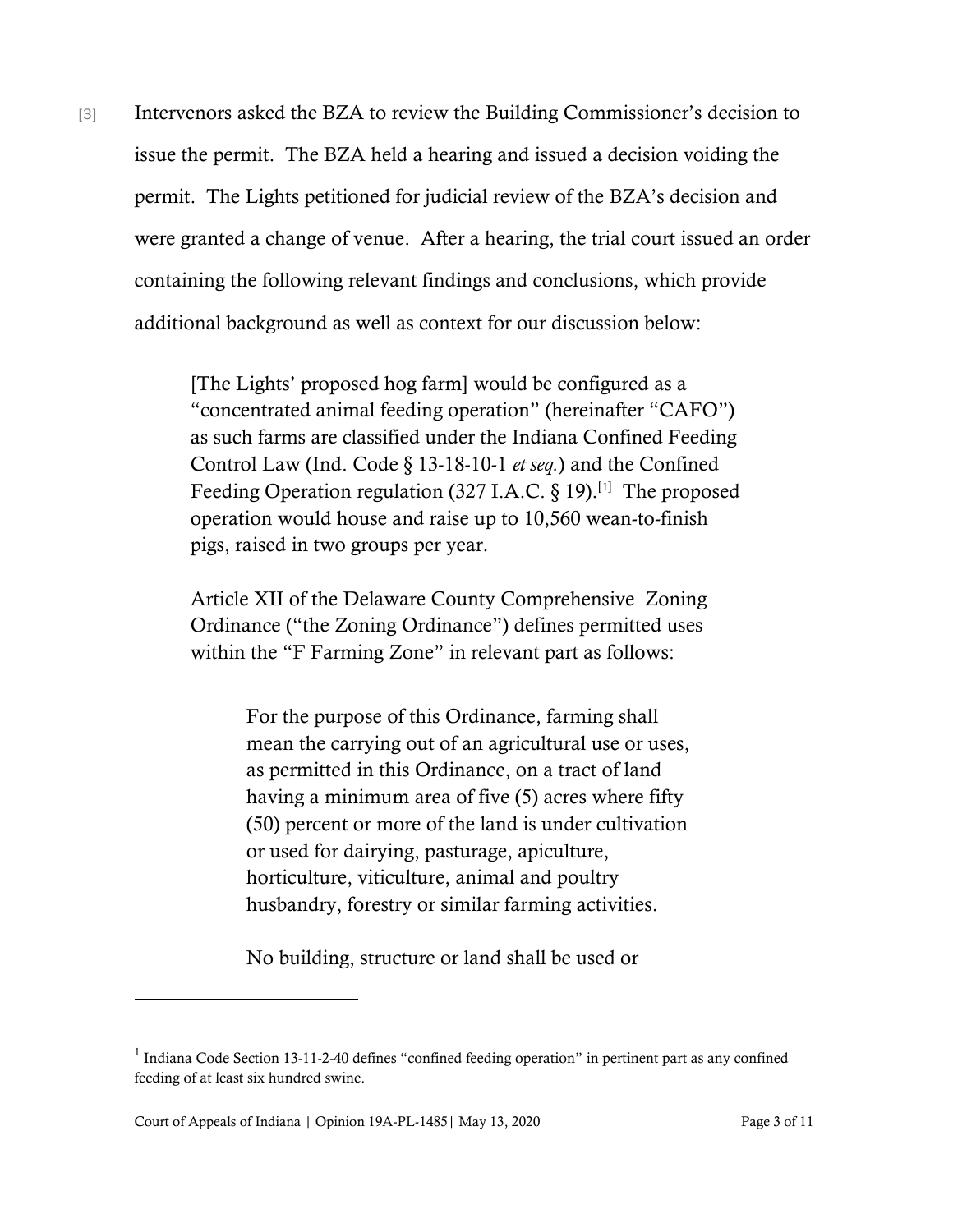occupied and no building or structure shall hereafter be erected, structurally altered, enlarged or maintained except for the following uses:

1. Single family dwellings.

2. Field crops; dairies; tree crops; flower gardening; nurseries; orchards; farms for the hatching, raising and sale of chickens, hogs, cattle, turkeys or other animals; horse farm; sheep raising; breed, boarding or sale of dogs; aquariums. All such animal uses and buildings or premises shall be at least two hundred (200) feet from a dwelling (other than a farm dwelling), school, church, hospital or institution for human care. 3. Barns and similar farming buildings.

The Zoning Ordinance became effective December 11, 1973. [Both sides agree that the Farming Zone provision was added in 1993.] There have been no further amendments related to the raising of hogs or other animals, and nothing in the ordinance specifically addresses confined or concentrated animal feeding operations. Delaware County has at least five other existing confined feeding operations which were initiated since the passage of the Zoning Ordinance, beginning in 1974. Those are considered by the county zoning department as permitted uses. A prior CAFO was constructed and permitted as recently as 2017.

In 1997, the Delaware County Subdivision Ordinance was amended to require certain restrictive covenants for proposed subdivisions located in the F Farming Zone or abutting land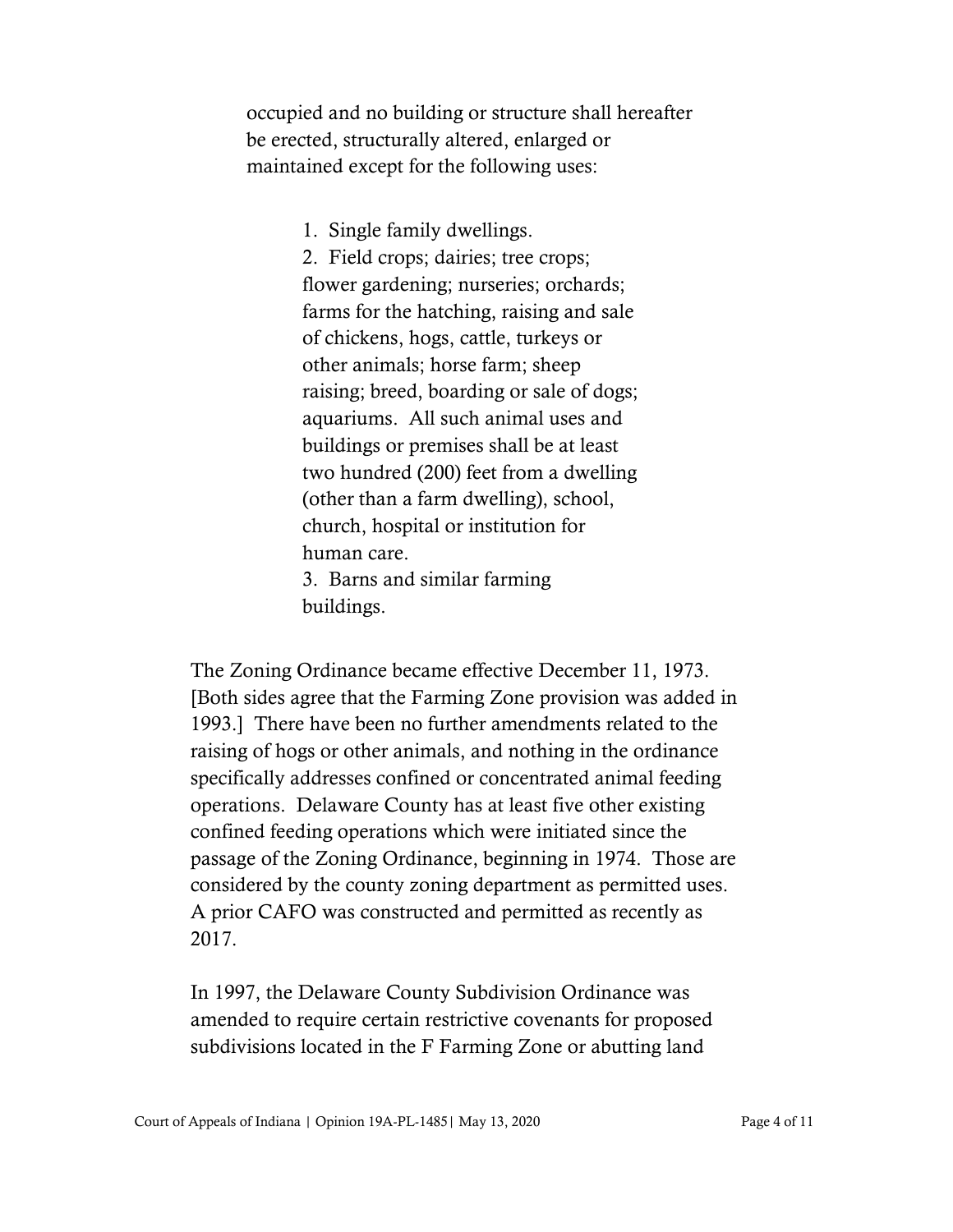classified in the F Farming Zone. Those covenants must contain the following acknowledgement:

First, acknowledges and agrees that the (insert name of addition) is in or adjacent to an area zoned for agricultural uses, high [sic] uses include, but are not limited to, production of crops, animal husbandry, land application of animal waste, *the raising, breeding and sale of livestock and poultry, including confinement feeding operations*, use of farm machinery, and the sale of farm products.

#### *Emphasis added.*

In February of 2018, the [Delaware County] Commissioners had provided a "hold" on building permits for confined feeding operations, which "hold" was lifted on April 2, 2018.[[2](#page-4-0) ] Thereafter, after the Lights secured approval from the County Surveyor and County Engineer, the Delaware County Building Commissioner approved the Building Permit on May 17, 2018. The permit was approved three days after the introduction of Ordinance No. 2018-004, entitled "An Ordinance Establishing a Moratorium On Certain Uses Within Farming Zones in Delaware County, Indiana" ("the Moratorium Ordinance"). That Ordinance was passed on May 21, 2018, but did not apply to the Light permits which had previously been granted. Notably, the Moratorium Ordinance provided in relevant part:

WHEREAS, Article XII of the Delaware County Comprehensive Zoning Ordinance currently provides that an animal feeding operation of any

<span id="page-4-0"></span> $2 \text{ In a footnote, the trial court observed that the "hold" appeared to be a nullity because the proper procedures.}$ for amending or partially repealing the Zoning Ordinance were not followed. Appealed Order at 5 n.1.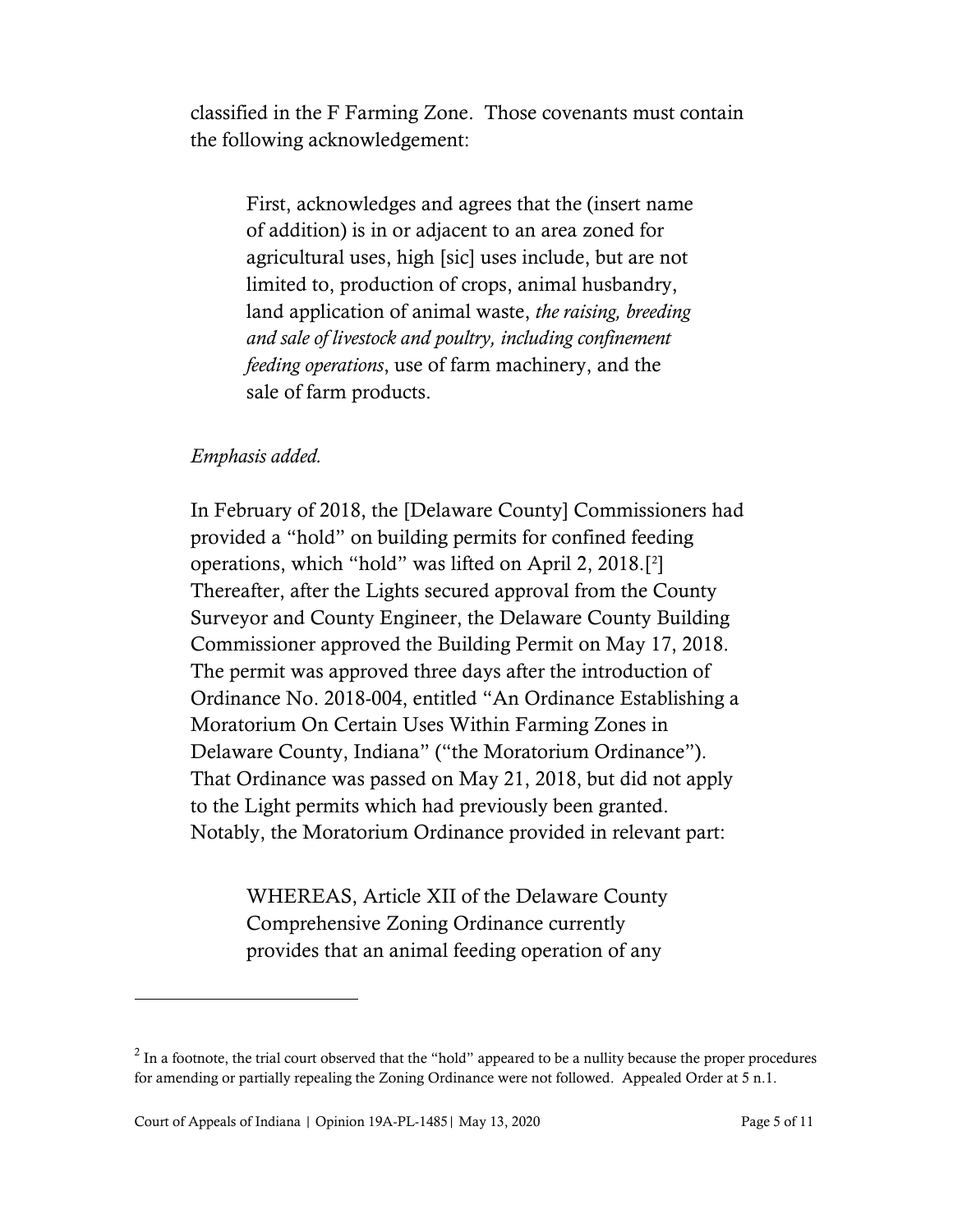size is considered a permitted use in any F Farming Zone and a building permit may be issued provided the minimum requirements applicable to all farming uses are met; ….

The Ordinance was passed unanimously by the Board of Commissioners.

Appealed Order at 4-6 (record citation and footnote omitted).

- [4] The BZA had voided the Lights' building permit based on its determination that "the F Farming Zone does not recognize industrial agricultural uses, such as the [Lights'] CAFO that will generate as much urine and feces as a small town." *Id*. at 6. But the trial court noted that the Zoning Ordinance specifically permits "animal and poultry husbandry," as well as the "raising and sale" of hogs and the erection of "[b]arns and similar farming buildings" in the F Farming Zone. *Id*. at 8 (emphases omitted). The court concluded that "[t]his language clearly indicates that hog raising operation[s], in barns, are a permitted use. The clear language of the ordinance itself is sufficient to answer the question presented, and the inquiry could stop there." *Id*.
- [5] Nevertheless, the court went on to observe that "there were other confined feeding operations permitted in Delaware County following the passage of the zoning ordinance" and that "the language of the Moratorium Ordinance" reflected the Commissioners' understanding that their Zoning Ordinance "would allow such a use.… The 1997 Amendment to the Subdivision Ordinance, requiring covenants to acknowledge the possibility of 'confinement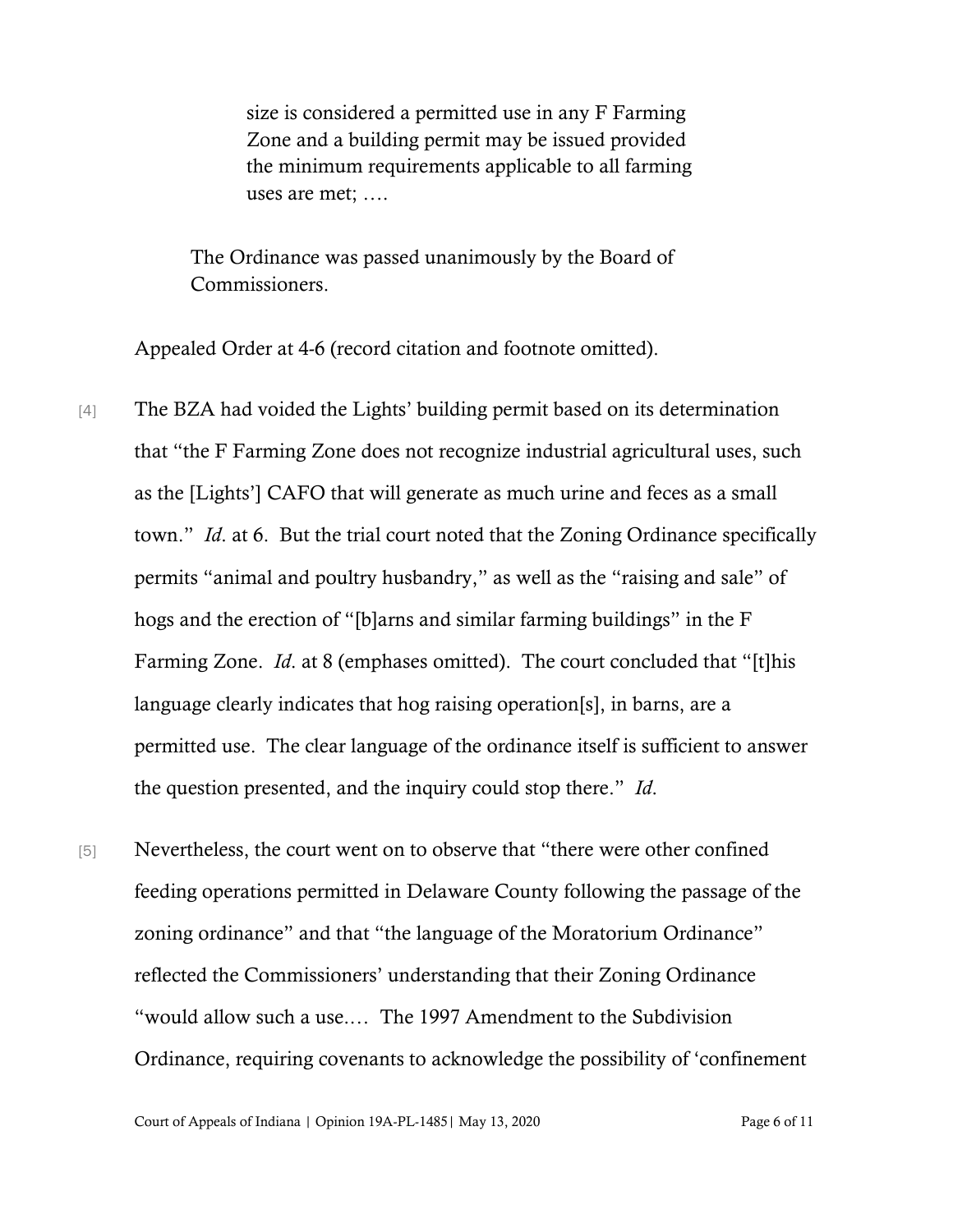feeding operations' adjacent to subdivisions if they were located near the F Farming Zone, indicated a similar understanding." *Id*. at 8-9.

#### [6] Moreover, the trial court concluded that

[t]he BZA's findings that the Lights' operation is somehow distinguishable from other agricultural uses because it is an "industrial agricultural" use that will "generate as much urine and feces as a small town" [are] not in any way supported by the language of the Ordinance. Setting aside the difficulty of a standard which would measure waste output against a "small town", the Ordinance does not establish such a standard, nor does it draw a distinction or provide a definition for "industrial agricultural" uses as opposed to other agricultural uses. It simply provides for agricultural uses, which it describes to include the raising of hogs in barns. Being bound to strictly construe zoning ordinances in favor of the property owner, the Court concludes that such a construction of the Zoning Ordinance here would permit the use described by the Lights in their permit application.

….

Here, Delaware County could have excluded [CAFOs] from the F Farming District, or placed other restrictions on them distinct from more traditional farming operations. To the date of the Lights' permit application, it neglected to do so. Consistent with the existing Zoning Ordinance, several prior confined feeding operations were located and permitted in Delaware County. Delaware County may, by ordinance *amendment*, restrict confined feeding operations in some way in the future. It may not do so by changing its *interpretation* of the existing Zoning Ordinance. Such disparate treatment of similar situations is the essence of "arbitrary and capricious."

…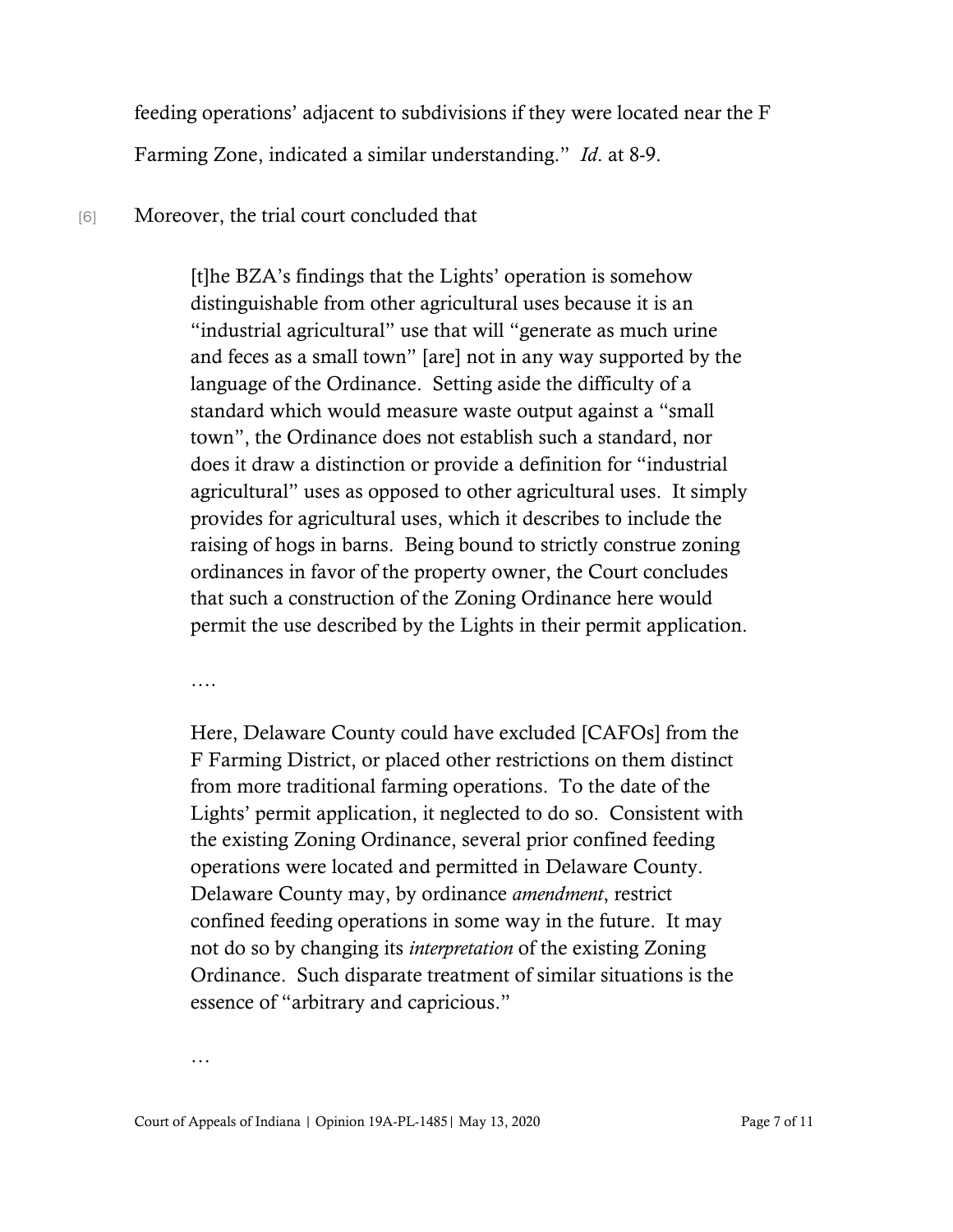For all the foregoing reasons, the BZA's decision is reversed and the Building Commissioner/Zoning Administrator's decision to issue the Building Permit to the Lights is reinstated.

*Id.* at 9-11 (footnote and citation omitted). Intervenors now appeal.

## Discussion and Decision

[7] In an appeal involving an administrative agency's decision, our standard of review is governed by the Administrative Orders and Procedures Act, and we are bound by the same standard of review as the trial court. *Walker v. State Bd. of Dentistry*, 5 N.E.3d 445, 448 (Ind. Ct. App. 2014), *trans. denied*. "We do not try the case de novo and do not substitute our judgment for that of the agency." *Id*.

> We will reverse the administrative decision only if it is: (1) arbitrary, capricious, an abuse of discretion, or otherwise not in accordance with law; (2) contrary to a constitutional right, power, privilege, or immunity; (3) in excess of statutory jurisdiction, authority, or limitations, or short of statutory right; (4) without observance of procedure required by law; or (5) unsupported by substantial evidence.

*Id.* (citing Ind. Code § 4-21.5-5-14). "The burden of demonstrating the invalidity of the agency action is on the party who asserts the invalidity." *Id*.

[8] The crux of this appeal is the BZA's interpretation of the Zoning Ordinance. "Construction of a zoning ordinance is a question of law." *Essroc Cement Corp. v. Clark Cty. Bd. of Zoning App.*, 122 N.E.3d 881, 891 (Ind. Ct. App. 2019) (citation omitted), *trans. denied*. "Regulations that impair the use of real

Court of Appeals of Indiana | Opinion 19A-PL-1485| May 13, 2020 Page 8 of 11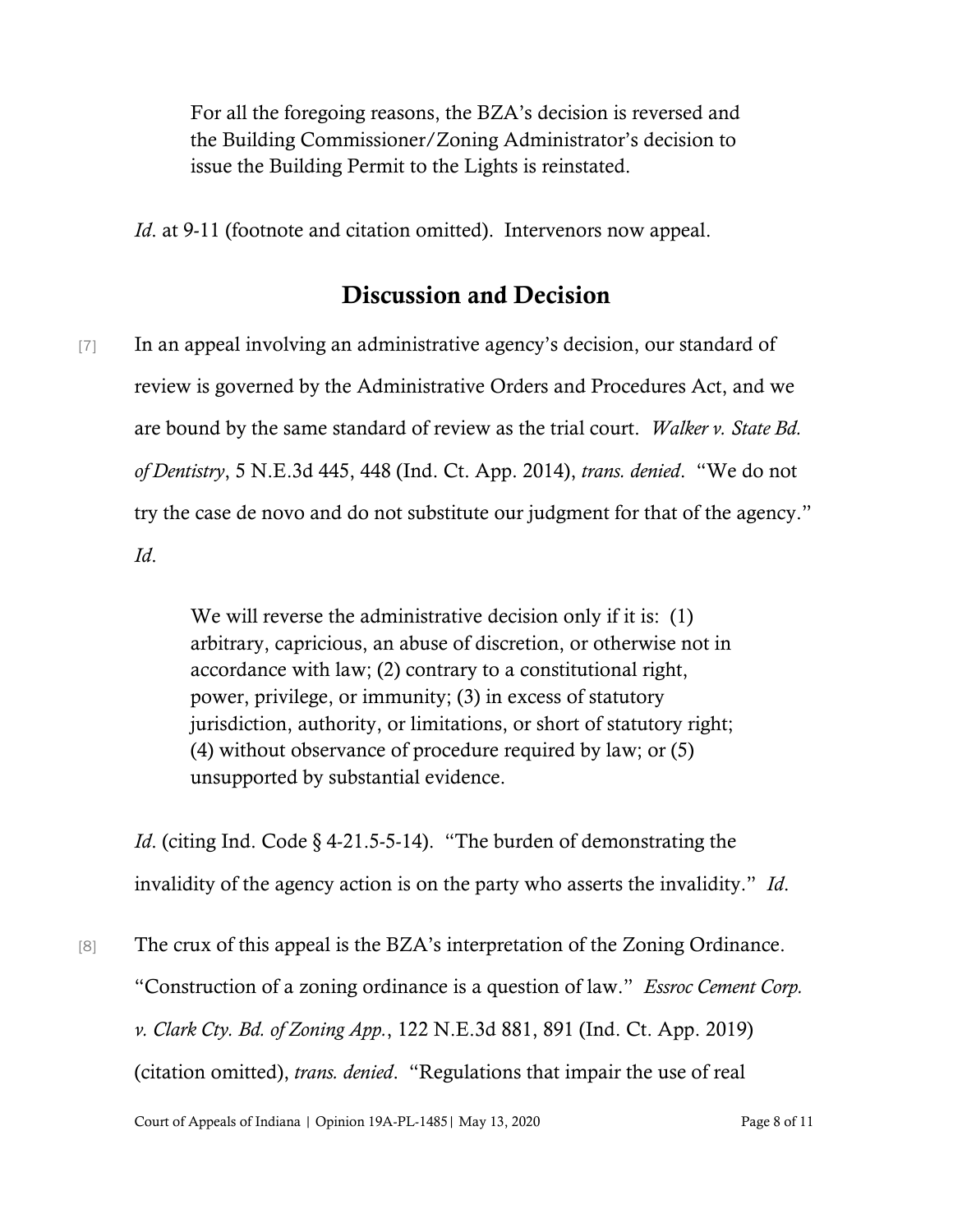property are strictly construed because they are in derogation of the common law." *Id*. (citation and quotation marks omitted). "We therefore will not extend zoning regulations by implication." *Id*.

- [9] "When we must construe a zoning ordinance, we apply the same rules of construction that we use on statutes." *Id*. "[T]he express language of the ordinance controls our interpretation and our goal is to determine, give effect to, and implement the intent of the enacting body." *Id*. (quoting *Hoosier Outdoor Advert. Corp. v. RBL Mgmt., Inc.*, 844 N.E.2d 157, 163 (Ind. Ct. App. 2006), *trans. denied*). The plain language of the ordinance is the best evidence of the drafters' intent. *Schwab v. Morrissey*, 83 N.E.3d 88, 92 (Ind. Ct. App. 2017). "When an ordinance is subject to different interpretations, the interpretation chosen by the administrative agency charged with the duty of enforcing the ordinance is entitled to great weight, unless that interpretation is inconsistent with the ordinance itself." *Essroc Cement*, 122 N.E.3d at 891 (quoting *Hoosier Outdoor*, 844 N.E.2d at 163). An agency's incorrect interpretation of an ordinance is entitled to no weight. *See Pierce v. State Dep't of Corr.*, 885 N.E.2d 77, 89 (Ind. Ct. App. 2008) (regarding statutes). If an agency misconstrues an ordinance, there is no reasonable basis for the agency's ultimate action, and the reviewing court is required to reverse the agency's action as being arbitrary and capricious. *Id*.
- Court of Appeals of Indiana | Opinion 19A-PL-1485| May 13, 2020 Page 9 of 11 [10] "Courts may not interpret a statute or an ordinance that is plain and unambiguous on its face." *Metro. Dev. Comm'n of Marion Cty. v. Villages, Inc.*, 464 N.E.2d 367, 369 (Ind. Ct. App. 1984), *cert. denied* (1985). Where the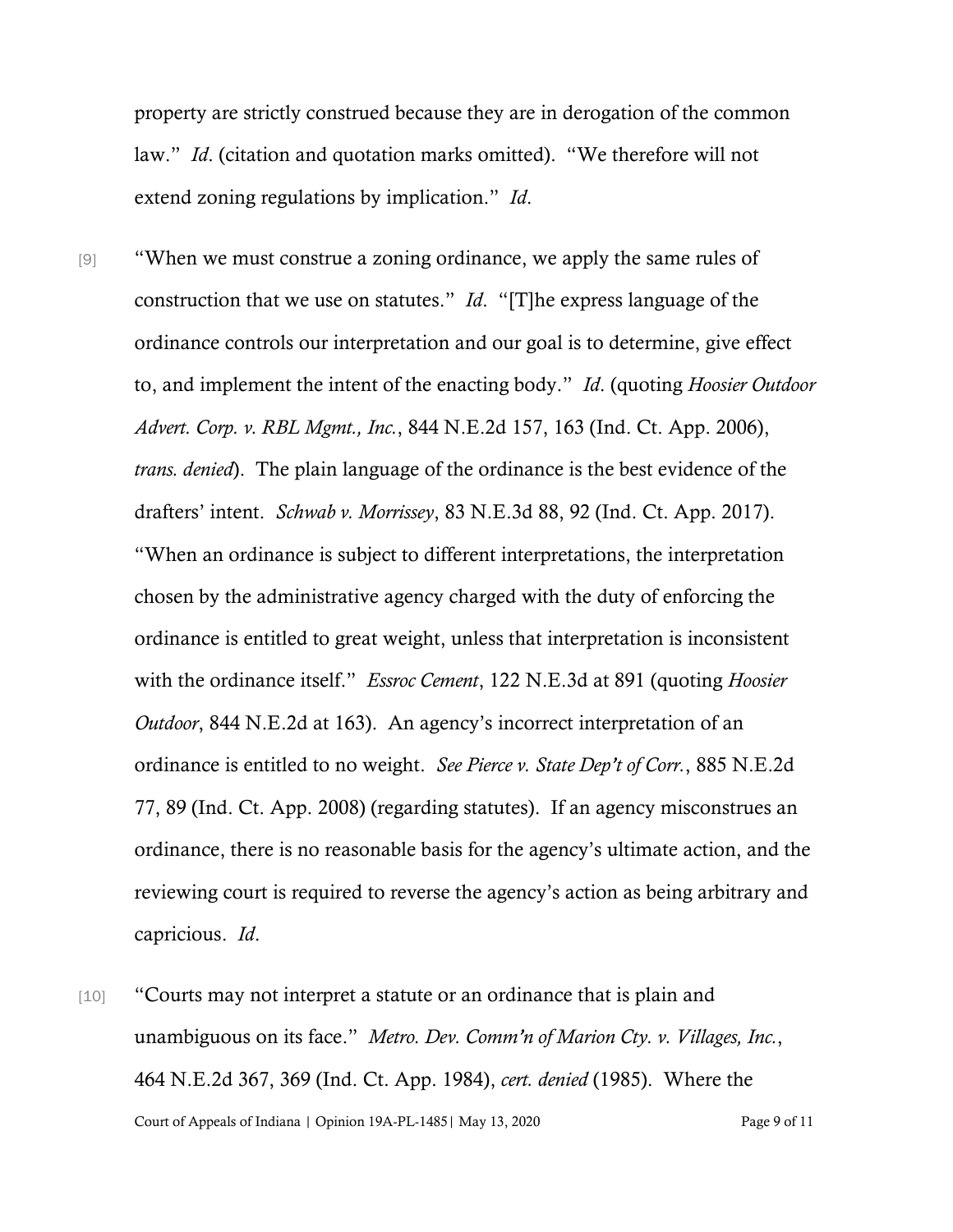relevant language "is clear and plain, there is no room for construction and a court has no power to resort to construction for the purpose of limiting or extending its operation." *Madison Area Educ. Special Servs. Unit v. Ind. Educ. Empl. Relations Bd.*, 483 N.E.2d 1083, 1086 (Ind. Ct. App. 1985).

[11] Here, the trial court concluded that the Zoning Ordinance clearly permits the Lights to use their property to raise hogs in the barns that were approved by the Building Commissioner. We agree.<sup>[3](#page-9-0)</sup> Intervenors observe that "CAFOs are not the same as traditional farms in terms of their industrial nature, scale and impact" and "are subject to federal and state regulation that traditional farms are not[.]" Appellants' Br. at 13. But the Zoning Ordinance sets no limits on the scale of permitted uses in the F Farming Zone and has no bearing on federal and state regulations.<sup>[4](#page-9-1)</sup> Intervenors insist that the Zoning Ordinance is ambiguous because it does not mention CAFOs, but we must decline their invitation to find an ambiguity where none exists. [5](#page-9-2)

<span id="page-9-0"></span> $3$  Intervenors seize on the trial court's use of the phrase "hog raising operation" and complain that "nowhere" does the term 'operation' appear in the Farm Zone's text, and that term adds unique meaning not intended by the drafters." Appellants' Br. at 15 (footnote omitted). Intervenors' concerns are overstated: "hog raising operation" is simply another way of saying "raising hogs."

<span id="page-9-1"></span><sup>&</sup>lt;sup>4</sup> Intervenors note that the Zoning Ordinance's 200-foot minimum setback requirement is inconsistent with the Indiana Administrative Code's 400-foot setback requirement for CAFOs. *See* 327 IAC 19-12-3. Obviously, the latter would take precedence over the former with respect to CAFOs.

<span id="page-9-2"></span><sup>5</sup> Because no ambiguity exists, we are unpersuaded by Intervenors' reliance on *T.W. Thom Construction, Inc.*, *v. City of Jeffersonville,* 721 N.E.2d 319 (Ind. Ct. App. 1999), and *Day v. Ryan*, 560 N.E.2d 77 (Ind. Ct. App. 1990).